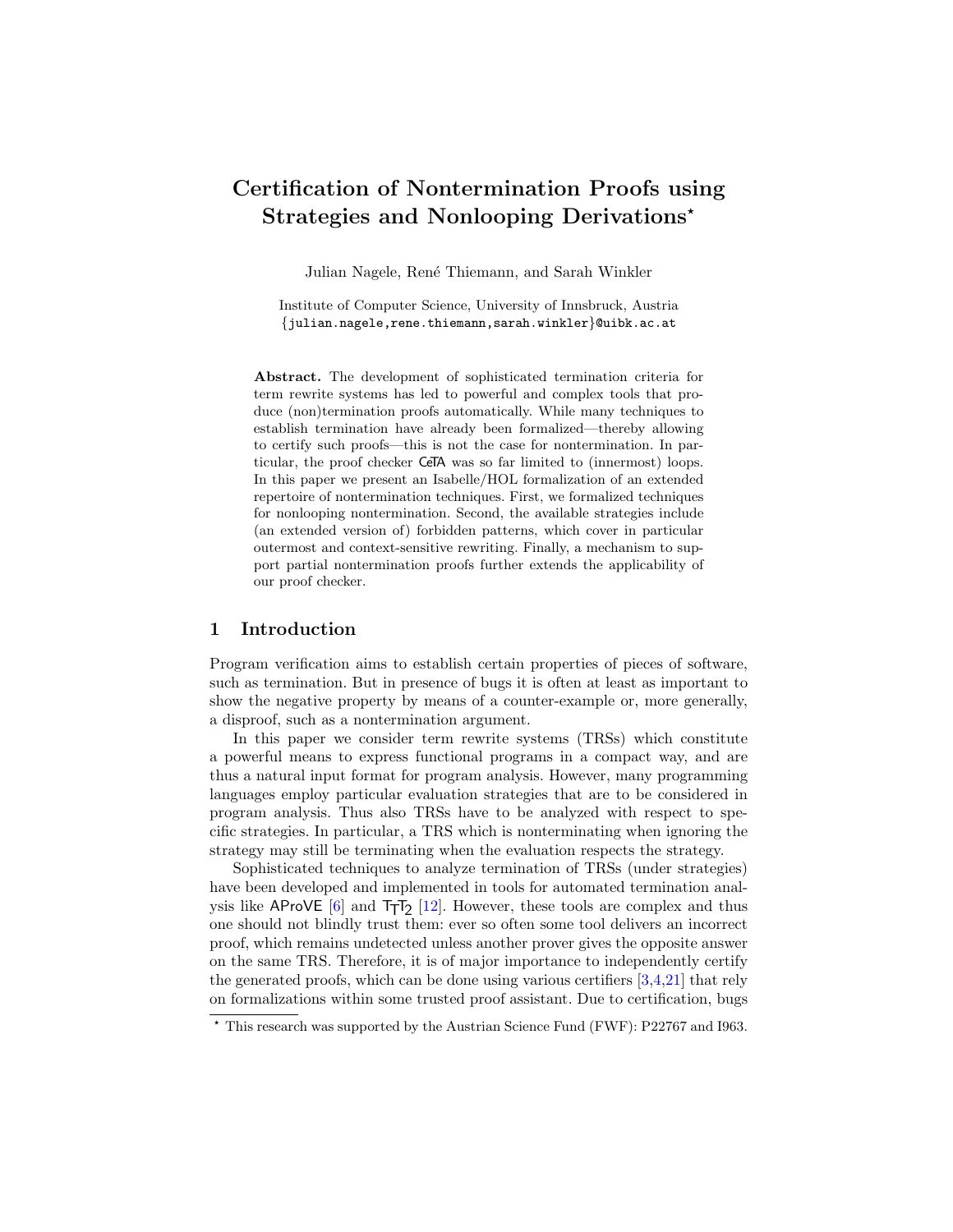have been revealed in termination tools that have gone unnoticed for years and were easily fixed after they have been detected.

Our certifier for nontermination techniques is developed in the proof assistant Isabelle/HOL [\[16\]](#page-15-5), and a preliminary version was already described in [\[23\]](#page-15-6), which however was quite limited: only looping TRSs  $R$  could be treated, i.e., TRSs which admit derivations of the form  $t \to_{\mathcal{R}}^+ C[t\mu]$  for some term t, context C, and substitution  $\mu$ ; and the only supported strategy was innermost. There are even more severe restrictions for the other certifiers: [\[3\]](#page-15-2) only supports loops without strategy, and [\[4\]](#page-15-3) does not support nontermination proofs at all.

In the meanwhile, we extended our repertoire of formalized nontermination techniques. It now covers techniques for nonlooping nonterminating TRSs. Moreover, as strategy specification we now support an extended version of forbidden patterns [\[9\]](#page-15-7), which generalizes many common strategies like (leftmost) innermost, (leftmost)-outermost, and context-sensitive rewriting [\[15\]](#page-15-8). Finally, we also integrated a mechanism to support *partial* nontermination proofs, which further increases the applicability of our certifier and led to the detection of a severe soundness bug of AProVE, which has now been fixed.

We consider our contributions threefold. First and foremost, our extensions significantly increased the number of certifiable nontermination proofs. Second, on the theory level we could drastically simplify one of the algorithms for checking nontermination using forbidden patterns, and relax the preconditions for applying the technique of rewriting dependency pairs (cf. Theorem [14\)](#page-10-0). Finally, we illustrate how termination checkers can benefit from certification: we used Isabelle's code generator [\[10\]](#page-15-9) to integrate the executable functions from our certifier in  $T_TT_2$ , such that this tool is now able to automatically generate nontermination proofs involving general forbidden pattern strategies. This nearly doubled the number of generated nontermination proofs of  $T_{\overline{1}}T_{2}$ .

The remainder is structured as follows. In  $\S 2$  $\S 2$  we give preliminaries. In  $\S 3$  $\S 3$  we explain our formalization of loop detection involving forbidden patterns. Afterwards,  $\S 4$  $\S 4$  deals with techniques that allow to disprove termination of nonlooping TRSs, namely the techniques of rewriting and narrowing dependency pairs [\[7\]](#page-15-10), the switch between innermost termination and termination [\[8\]](#page-15-11), and a direct technique to disprove termination  $[5]$ . Experimental data is provided in § [5](#page-12-0) where we also explain how we integrated forbidden patterns in  $T_{\overline{1}}T_{2}$ , and why and how we added support for partial nontermination proofs to CeTA. We conclude in  $\S 6$ .

Our formalization is part of the Isabelle Formalization of Rewriting (IsaFoR) which also includes our certifier CeTA [\[21\]](#page-15-4). Since IsaFoR contains every tiny detail of each proof, in the paper we just highlight some differences between the formalization and the paper proofs. Both IsaFoR and all details on our experiments are available at [http://cl-informatik.uibk.ac.at/software/ceta/](http://cl-informatik.uibk.ac.at/software/ceta/experiments/ntcert/) [experiments/ntcert/](http://cl-informatik.uibk.ac.at/software/ceta/experiments/ntcert/).

# <span id="page-1-0"></span>2 Preliminaries

We refer to [\[2\]](#page-15-13) for the basics of rewriting. We use  $\ell, r, s, t, u, w$  for terms, f, g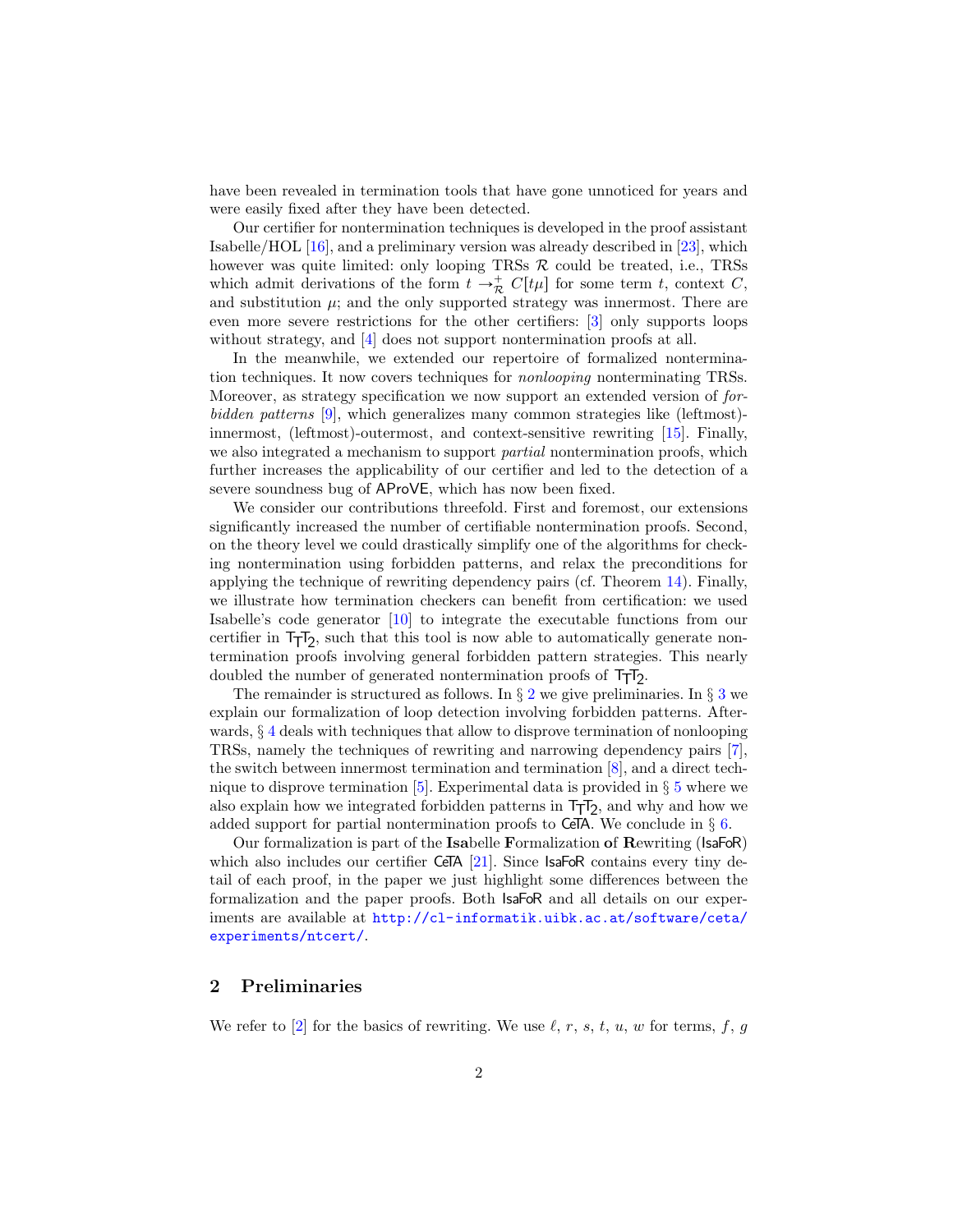for function symbols, x, y for variables,  $\sigma$ ,  $\mu$ ,  $\tau$ ,  $\delta$  for substitutions, i, j, k, n, m for natural numbers, o, p, q for positions, C, D for contexts, and  $P$ , R for TRSs. Here, substitutions are mappings from variables to terms, and  $t\mu$  is the term t where each variable x in t has been replaced by  $\mu(x)$ ; contexts are terms which contain exactly one hole  $\Box$ ,  $t[\cdot]_p$  is the context that is obtained by replacing the subterm  $t|_p$  of t at position p by the hole  $\Box$ . The term  $C[t]$  is the term where the hole in C is replaced by t. We write  $s \geq t$  if  $s = C[t]$  for some context C and  $s \triangleright t$  if  $s \triangleright t$  and  $s \neq t$ . A position p is left of q iff  $p = o^i p'$ ,  $q = o^j q'$ , and  $i < j$ . The set of positions in a term t is written as  $\mathcal{P}$ os(t) and  $\varepsilon$  denotes the empty position. The set of variables is  $V$ , and  $V(t)$  are the variables within a term t.

A TRS R is a set of rewrite rules  $\ell \to r$ . The rewrite relation of R at position p is defined by  $t \to_{\mathcal{R},p} s$  iff  $t = C[\ell \sigma]$  and  $s = C[r\sigma]$  for some rule  $\ell \to r \in \mathcal{R}$ , substitution  $\sigma$ , and context C with  $C|_p = \Box$ . In this case, the term  $\ell \sigma$  is called a redex at position  $p$ . The reduction is outermost iff there is no redex above  $p$ , and it is innermost (denoted  $\stackrel{i}{\rightarrow}_{\mathcal{R},p}$ ) iff there are no redexes below p. We often omit p and R in a reduction  $\rightarrow_{\mathcal{R},p}$ , if R is obvious from the context, and if p can be chosen freely. A TRS is overlay iff all critical pairs of the TRS are due to root overlaps, i.e., there are no rules  $\ell_1 \rightarrow r_1$  and  $\ell_2 \rightarrow r_2$  such that a non-variable proper subterm of  $\ell_1$  unifies with  $\ell_2$ . A TRS is locally confluent if every critical pair  $(s, t)$  is joinable, i.e., there is some u such that  $s \to_{\mathcal{R}}^* u$  and  $t \to_{\mathcal{R}}^* u$ .

We write  $t \rightarrow s$  if both  $t \rightarrow s$  and s is in normal form w.r.t.  $\rightarrow$ , i.e., there is no u such that  $s \to u$ . Strong normalization of  $\to$  is denoted by  $SN(\to)$ , and  $SN_{\rightarrow}(t)$  denotes that t admits no infinite derivation w.r.t.  $\rightarrow$ . We sometimes write  $SN_{\mathcal{R}}(t)$  instead of  $SN_{\rightarrow \mathcal{R}}(t)$ . A DP problem is a pair of two TRSs  $(\mathcal{P}, \mathcal{R})$ where  $P$  is a set of dependency pairs encoding recursive calls, and  $R$  is used to evaluate the arguments between two recursive calls. A  $(\mathcal{P}, \mathcal{R})$  chain is an infinite derivation of the form  $s_1\sigma_1 \rightarrow_{\mathcal{P},\varepsilon} t_1\sigma_1 \rightarrow_{\mathcal{R}}^* s_2\sigma_2 \rightarrow_{\mathcal{P},\varepsilon} t_2\sigma_2 \rightarrow_{\mathcal{R}}^* \dots$  where each  $s_i \to t_i \in \mathcal{P}$ . The chain is an innermost chain, iff additionally  $t_i \sigma_i \xrightarrow{i} \mathcal{R}$  $s_{i+1}\sigma_{i+1}$  is satisfied for all i. A TRS R is (innermost) nonterminating iff  $SN(\rightarrow \mathcal{R})$  $(SN(\dot{\rightarrow}_{\mathcal{R}}))$  does not hold. A DP problem  $(\mathcal{P}, \mathcal{R})$  is (innermost) nonterminating iff it admits an (innermost)  $(\mathcal{P}, \mathcal{R})$  chain or if R is (innermost) nonterminating.<sup>[1](#page-2-1)</sup>

Since the paper describes the formalization on an informal level which does not require deep knowledge of Isabelle, we omit an introduction to this proof assistant here. The logic we are using is classical HOL, which is based on simplytyped lambda-calculus, enriched with a simple form of ML-like polymorphism.

# <span id="page-2-0"></span>3 Forbidden Patterns

This section deals with checking whether a loop is indeed a loop with respect to a particular evaluation strategy: Given a certificate containing a TRS  $\mathcal{R}$ , a loop and some strategy, our proof checker CeTA can check whether there does indeed exist an infinite  $R$ -rewrite sequence which adheres to this strategy.

<span id="page-2-1"></span><sup>&</sup>lt;sup>1</sup> In the literature (e.g., in [\[7\]](#page-15-10)) a nonterminating DP problem is also called *infinite*. This is the reason why in IsaFoR this property is defined as *infinite-dpp*.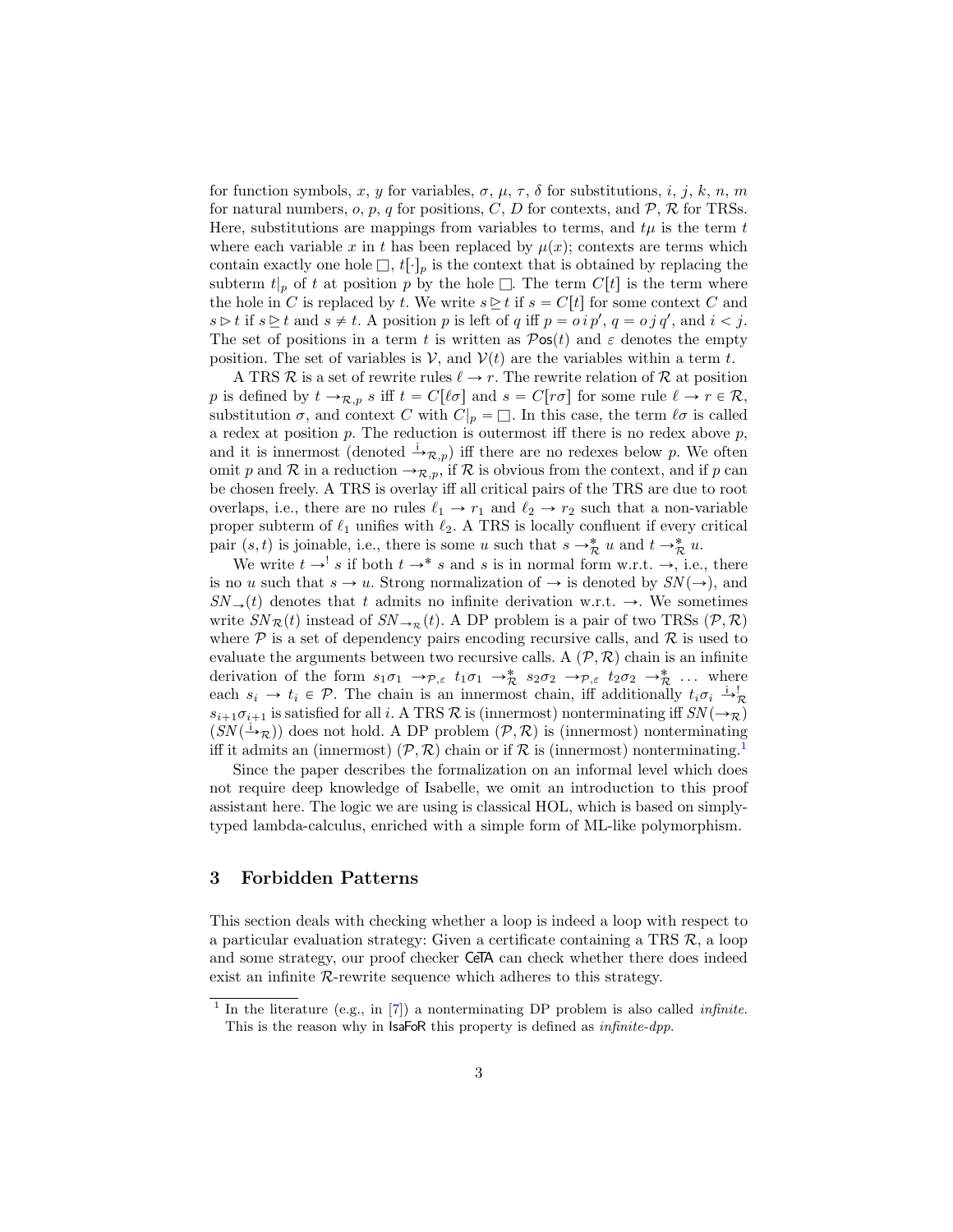To support a broad variety of strategies we consider forbidden pattern rewriting, which covers for instance innermost, outermost, and context-sensitive rewriting [\[9](#page-15-7)[,15\]](#page-15-8). Hence the formalization of techniques for forbidden pattern strategies has the significant advantage that a wide range of strategies can be treated by the same formalism, so CeTA internally converts all outermost and context-sensitive strategies into forbidden patterns before the certifier for nontermination proofs is invoked, cf. certify-cert-problem in Proof Checker.thy. We give a motivating example before recalling some preliminaries on forbidden pattern rewriting.

Example 1. Consider the following applicative TRS which models a buggy implementation of the map function, where ' denotes a binary infix application symbol, and : the cons operator. In the recursive call one forgot to invoke tl on xs and hence the TRS does not terminate.

<span id="page-3-1"></span>
$$
\operatorname{map} 'f'x s \to \operatorname{if} '(\operatorname{empty} 'x s)' \operatorname{nil} '(: (f' (hd' x s))' (\operatorname{map} 'f' x s))
$$
  
hd' (:: 'x ' x s) \to x    if ' true ' t ' e \to t    empty ' (: 'x ' x s) \to false  
tl' (: 'x ' x s) \to x s    if ' false ' t' e \to e    empty ' nil \to true

Without strategy there is a loop map ' f ' nil  $\rightarrow C$ [map ' f ' nil)] for  $C =$  if ' (empty ' nil) ' nil ' (: ' ( $f$  ' (hd ' nil)) '  $\Box$ ) which definitely does not show the real problem of map to the user: the loop ignores the common evaluation strategy for if which disallows reductions in the then and else branches. Note that due to the applicative setting this desired behavior is not expressible by a context-sensitive strategy, but it can be modeled by a forbidden strategy, as shown in Example [3.](#page-3-0)

### 3.1 Background

Using forbidden pattern strategies one can specify that the position of any redex may not be below (or above) certain patterns. In this way one can express outermost (or innermost) strategies. We consider the following extended definition of a forbidden pattern which allows for patterns with location R. This admits to also express strategies like leftmost-outermost with special treatment for if.

**Definition 2.** A forbidden pattern is a triple  $(\ell, o, \lambda)$  for a term  $\ell$ , position  $o \in \mathcal{P}$ os $(\ell)$ , and  $\lambda \in \{H, A, B, R\}$ . For a set  $\Pi$  of forbidden patterns the relation  $\frac{\pi}{\sigma}$  is defined by  $t \stackrel{\Pi}{\rightarrow}_p s$  iff  $t \rightarrow_p s$  and there is no pattern  $(\ell, o, \lambda) \in \Pi$  such that there exist a position  $o' \in \mathcal{P}$ os $(t)$ , a substitution  $\sigma$  with  $t|_{o'} = \ell \sigma$ , and

•  $p = o' o \text{ if } \lambda = H \text{ (here)},$ •  $p > o'$ o if  $\lambda = B$  (below), and •  $p < o' o \text{ if } \lambda = A \text{ (above)},$ • p is right of  $o'$  if  $\lambda = R$  (right of).

<span id="page-3-0"></span>Example 3. For the TRS in Example [1,](#page-3-1) the forbidden pattern strategy where  $\Pi$ consists of (if ' b ' t ' e, p,  $\lambda$ ) for all  $p \in \{12, 2\}$  and  $\lambda \in \{H, B\}$  has the intended effect that reductions in the then and else branches are not allowed.

A TRS R is forbidden-pattern nonterminating w.r.t.  $\Pi$  iff  $\neg SN(\frac{\pi}{2})$ , which can be proven via *forbidden pattern loops*  $(II\text{-loops})$ . To succinctly describe infinite derivations that are induced by loops we use context-substitutions.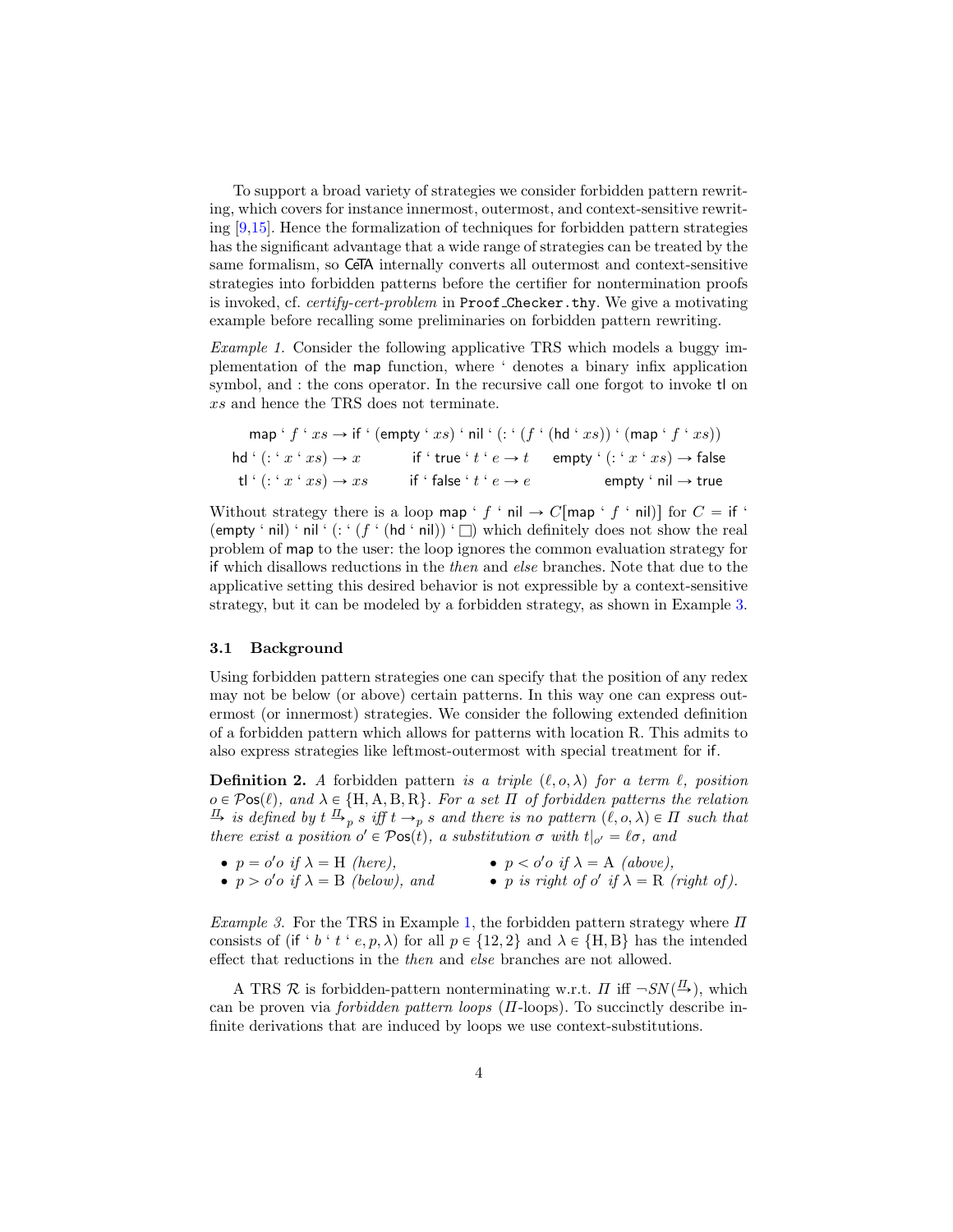**Definition 4** ([\[22\]](#page-15-14)). A context-substitution is a pair  $(C, \mu)$  consisting of a context C and a substitution  $\mu$ . The n-fold application of  $(C, \mu)$  to a term t, denoted  $t(C, \mu)^n$ , is inductively defined as  $t(C, \mu)^0 = t$  and  $t(C, \mu)^{n+1} = C[t(C, \mu)^n \mu].$ 

As an example for context-substitutions, we refer to Figure [1](#page-4-0) which illustrates the term  $t(C, \mu)^3$ .

Context-substitutions allow to concisely write the infinite derivation induced by a loop  $t \to^+ C[t\mu]$  as  $t =$  $t(C, \mu)^0 \rightarrow^+ t(C, \mu)^1 \rightarrow^+ \dots \rightarrow^+$  $t(C, \mu)^n \to^+ \ldots$ 

To facilitate the certification of loops under strategies, one needs to analyze its constituting steps. In the remainder of this section we will con-<br>ciden a loop with starting term to see sider a loop text  $C$  and  $\Box$  of the form

 $\cdots \rightarrow_{q_m} t_{m+1} = t(C, \mu)^1$ 

 $t = t(C,$ 

<span id="page-4-1"></span>with starting term *t*, con-  
substitution 
$$
\mu
$$
 with  $C|_p =$   
 $\mu$ )<sup>0</sup> =  $t_1 \rightarrow_{q_1} t_2 \rightarrow_{q_2}$  (1)



<span id="page-4-0"></span>Fig. 1. Redexes left of  $p^n q$ .

A loop of the form [\(1\)](#page-4-1) is a  $\Pi$ -loop iff the step  $t_i(C, \mu)^n \to_{p^n q_i} t_{i+1}(C, \mu)^n$ respects the forbidden pattern strategy induced by  $\Pi$  for all  $i \leq m$  and all  $n \in \mathbb{N}$ . For instance, assuming that one of the loop's redexes is  $t|_q$  as illustrated in Figure [1,](#page-4-0) we need to know whether this position remains a redex w.r.t. to the strategy, no matter how many contexts and substitutions are applied around t.

The problem of whether a loop constitutes a  $\Pi$ -loop is decidable. To this end, the following notions from innermost and outermost loops are useful.

**Definition 5** ([\[20\]](#page-15-15), [\[22\]](#page-15-14)). A matching problem is a pair  $(u > l, \mu)$ . It is solvable iff there are n and  $\sigma$  such that  $u\mu^n = \ell \sigma$ . An extended matching problem is a tuple  $(D > \ell, C, t, M, \mu)$  where  $M = \{s_1 > \ell_1, \ldots, s_n > \ell_n\}.$  It is solvable iff there are m, k,  $\sigma$ , such that  $D[t(C, \mu)^m] \mu^k = \ell \sigma$  and  $s_i \mu^k = \ell_i \sigma$  for all i. If  $\mathcal{M} = \emptyset$ , we just omit it.

A set of (extended) matching problems is solvable iff some element is solvable. Given a loop, in order to decide whether it indeed constitutes a  $\Pi$ -loop one computes a set of (extended) matching problems which has no solution if and only if the loop is indeed a  $\Pi$ -loop.

### 3.2 From Forbidden Pattern Loops to Matching Problems

A rewrite step is a  $\Pi$ -step iff it adheres to every single pattern  $\pi \in \Pi$ . In fact a loop  $(1)$  is a  $\Pi$ -loop if and only if the following key property holds for all choices of  $\pi \in \Pi$ ,  $t = t_i$ ,  $t' = t_{i+1}$  and  $q = q_i$  where  $1 \leq i < m$  [\[24\]](#page-15-16):

<span id="page-4-2"></span>Property 6. For a forbidden pattern  $\pi = (\ell, o, \lambda)$  and  $t \to_q t'$  all reductions  $t(C, \mu)^n \longrightarrow_{p^n q} t'(C, \mu)^n$  are allowed with respect to  $\pi$ , i.e., there are no n, o',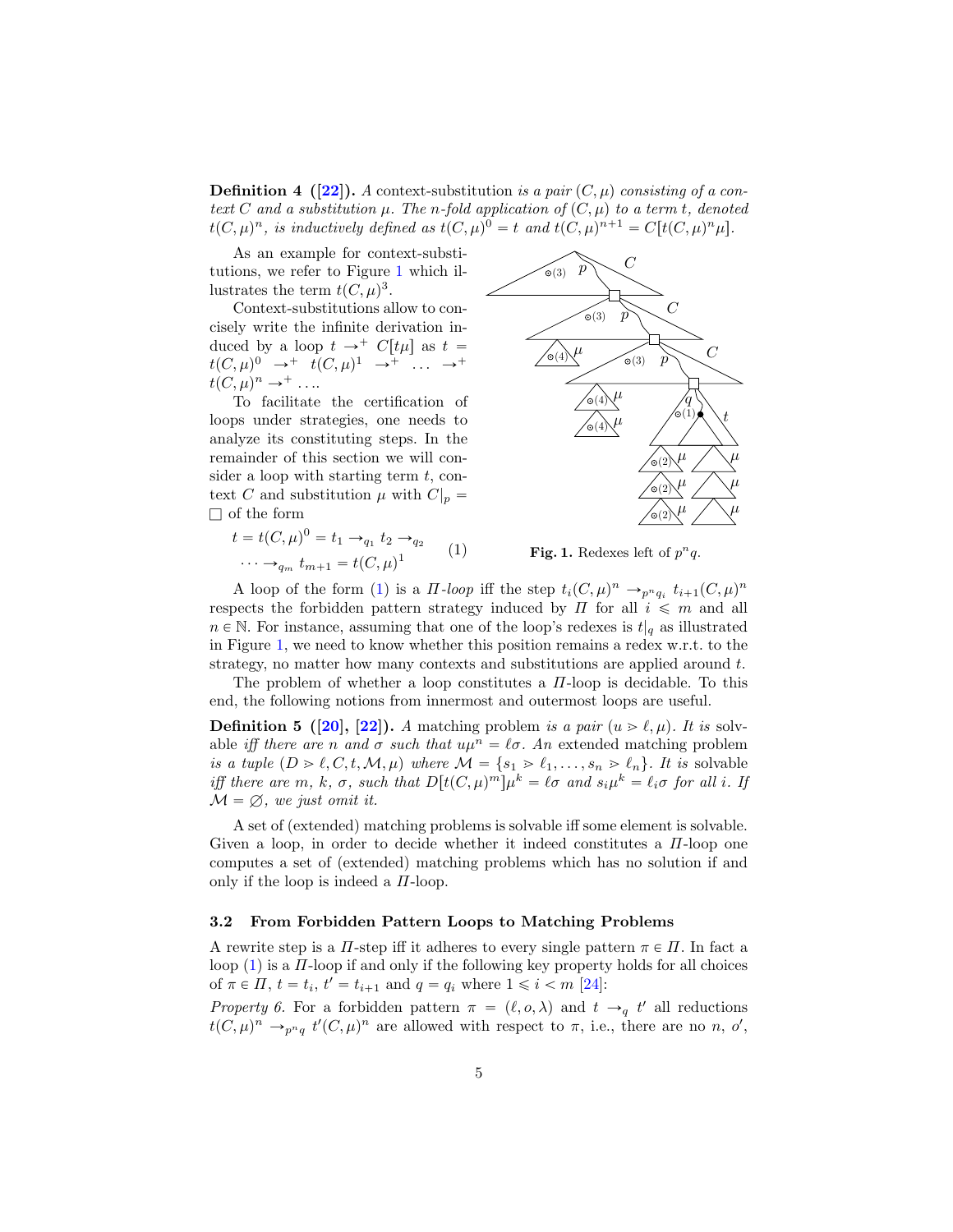and  $\sigma$  such that  $t(C, \mu)^n|_{o'} = \ell \sigma$  and  $p^n q = o' o$  if  $\lambda = H$ ,  $p^n q < o' o$  if  $\lambda = A$ ,  $p^n q > o' o$  if  $\lambda = B$ , and  $p^n q$  is right of  $o'$  if  $\lambda = R$ .

This property can be decided by a case analysis on  $\lambda$ , defining suitable sets of (extended) matching problems for each case. In the following paragraphs we give these sets for patterns of type  $(\cdot, \cdot, R)$  and  $(\cdot, \cdot, B)$ . The other cases are similar, details can be found in the formalization.

Forbidden Patterns of Type  $(\cdot, \cdot, R)$  For patterns  $\pi = (\ell, o, R)$ , it has to be checked whether  $p^n q$  occurs to the right of  $o'$ . There are four possibilities, as illustrated in Figure [1:](#page-4-0) (1) o' ends in t, (2) o' ends in a term  $t\mu^k$ , (3) o' ends in a position of  $C^k$ , or otherwise (4) o' ends in a position of  $C^k \mu^{k-1}$ , for some  $k \leq n$ . Let  $W(t) = \bigcup_{k \in \mathbb{N}} V(t\mu^k)$  denote the set of variables introduced by the substitution  $\mu$  when applied iteratively. Then each case can be covered by a set of matching problems as follows:

**Definition 7.** Let  $M_{R,\pi}$  denote the union of the following four sets:

$$
\mathcal{M}_{R,1} = \{(u > \ell, \mu) \mid q' \in \mathcal{P} \text{os}(t), q' \text{ is left of } q, \text{ and } u = t|_{q'}\}
$$
  

$$
\mathcal{M}_{R,2} = \{(u > \ell, \mu) \mid q' \in \mathcal{P} \text{os}(t), q' \text{ is left of } q, x \in \mathcal{W}(t|_{q'}), \text{ and } u \leq x\mu\}
$$
  

$$
\mathcal{M}_{R,3} = \{(u > \ell, \mu) \mid p' \in \mathcal{P} \text{os}(C), p' \text{ is left of } p, \text{ and } u = C|_{p'}\}
$$
  

$$
\mathcal{M}_{R,4} = \{(u > \ell, \mu) \mid p' \in \mathcal{P} \text{os}(C), p' \text{ is left of } p, x \in \mathcal{W}(C|_{p'}), \text{ and } u \leq x\mu\}
$$

For the formalization of patterns  $(\cdot, \cdot, R)$ , we first had to incorporate support for the left-of relation on positions. However, the most effort was spent on the case analysis, i.e., an induction proof showing that any position in a contextsubstitution  $t(C, \mu)^n$  fits into one of the four cases.

**Forbidden Patterns of Type**  $(\cdot, \cdot, \mathbf{B})$  For patterns  $\pi = (\ell, o, B)$  the position  $o'o$  has to be strictly above the redex, i.e.,  $p^n q > o'o$ . Here two cases can be distinguished:  $o'o$  may end in t, so  $o'o \geq p^n$ , or it may end in some occurrence of C, so  $o' o < p^n$  (similar to cases ([1\)](#page-4-0) and (3) in Figure 1).

In case of the former,  $o'o$  has finitely many possibilities to hit a position in  $t$ above q. Thus, this case reduces to finitely many  $(\cdot, \cdot, H)$  cases.

In the latter case,  $o'o$  is a non-hole position of  $C<sup>n</sup>$ , i.e.,  $p<sup>n</sup> > o'o$  (and hence  $p > \varepsilon$ ). We consider all possibilities for non-empty subcontexts D, and compute a number  $n_0$  such that it suffices to consider the term  $t(C, \mu)^{n_0}$  in order to account for all loop iterations.[2](#page-5-0) A detailed analysis of these two cases leads to the following sets of matching problems  $\mathcal{M}_{\rm B}$  and  $\mathcal{E}_{\rm B}$ :

<span id="page-5-1"></span>**Definition 8.** The (extended) matching problems  $M_{B,\pi} = M_{B,1} \cup \mathcal{E}_{B,2}$  are

$$
\mathcal{M}_{B,1} = \bigcup_{\bar{q} < q} \mathcal{M}_{H, (\ell, \bar{q}, H)}
$$
\n
$$
\mathcal{E}_{B,2} = \{ (D \gt \ell, C\mu, t(C, \mu)^{n_0}\mu, \mu) \mid \Box \triangleleft D \trianglelefteq C, D|_{p''} = \Box, p''p^{n_0} > o \}
$$

<span id="page-5-0"></span><sup>2</sup> More precisely,  $n_0$  can be set to 0 if  $p = \varepsilon$  and to  $\lceil \frac{|o| - |q|}{|p|} \rceil$  otherwise.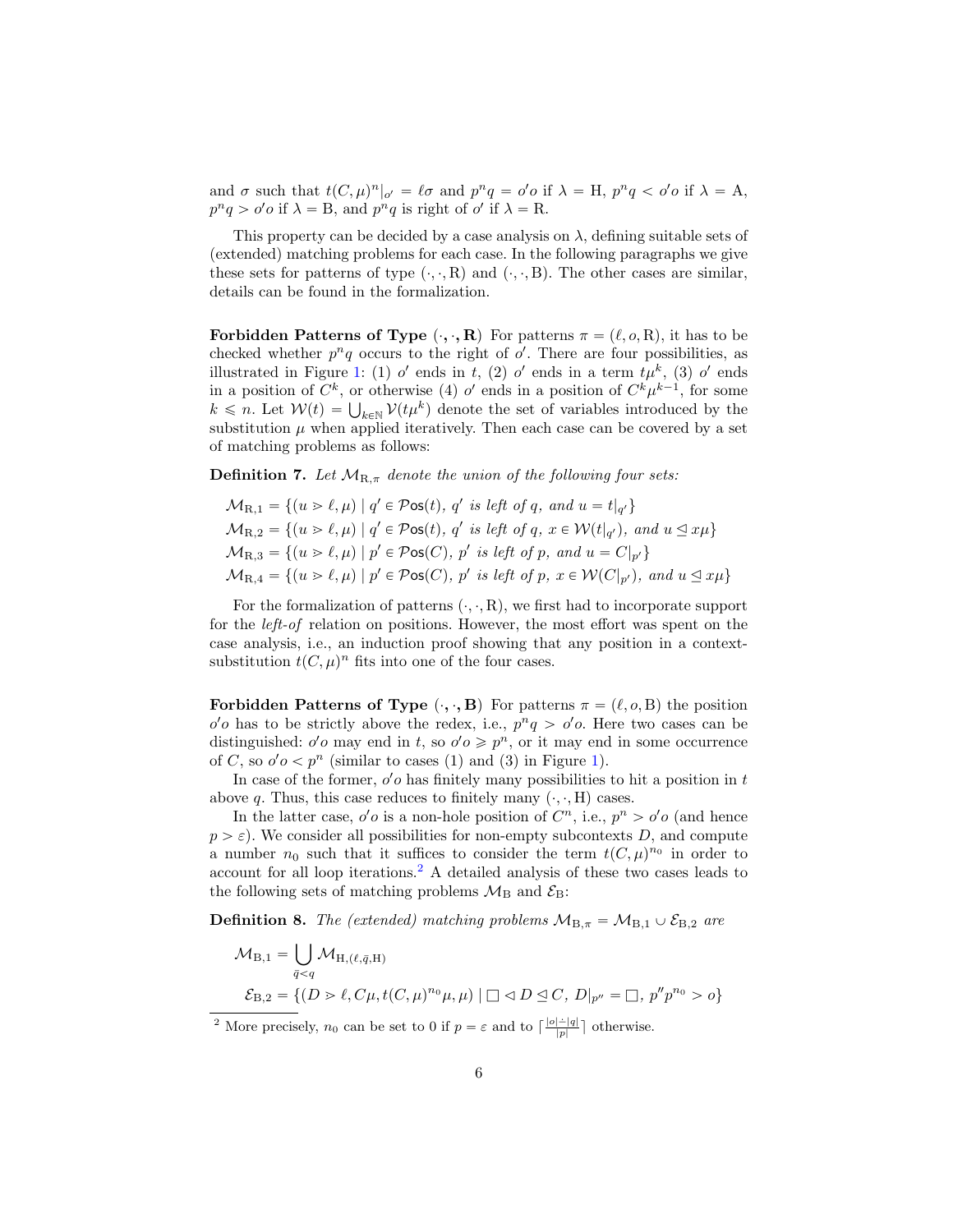where  $\mathcal{M}_{H, (\ell, \bar{q}, H)}$  refers to the H matching problem for t, q, and  $(C, \mu)$ , and  $n_0$ is, dependent on  $p''$ , the minimal number satisfying  $|p''| + n_0|p| > |o|$ .

Unsolvability of the respective sets of (extended) matching problems is a sufficient and necessary condition for Property [6:](#page-4-2)

**Theorem 9** ([\[24\]](#page-15-16)). Let  $t \rightarrow_q t'$  and let  $(C, \mu)$  be a context-substitution such that  $C|_p = \Box$ . All reductions  $t(C, \mu)^n \to_{p^n q} t'(C, \mu)^n$  are allowed with respect to the pattern  $\pi = (\ell, o, \lambda)$  if and only if  $\mathcal{M}_{\lambda,\pi}$  is not solvable.

As to be expected from the technical definitions, the soundness and completeness results for the respective cases required a considerable amount of reasoning about contexts and positions. We preferred contexts over positions whenever possible: position reasoning tends to be tedious because one always needs to ensure that they are valid in the term where they are to be used. For instance, **IsaFoR** internally represents forbidden patterns as triples  $(\ell[\cdot]_o, \ell|_o, \lambda)$  rather than  $(\ell, o, \lambda)$  to avoid the obvious side condition  $o \in \mathcal{P}$ os $(\ell)$ . The amount of bureaucracy on valid positions required throughout the formalization was nevertheless substantial. Apart from this, the proofs for all cases could be formalized along the lines of the paper proof. For the case of B patterns the results crucially rely on the new solving procedure for extended matching problems.

### 3.3 Deciding Solvability of Extended Matching Problems

Solvability of (extended) matching problems is known to be decidable [\[20,](#page-15-15)[22\]](#page-15-14), and in [\[23\]](#page-15-6) we already formalized and simplified the decision procedure for nonextended matching problems. In the remainder of this section we present our algorithm to decide solvability of extended matching problems—these problems originate from the outermost loop checking procedure and are also required in the case of forbidden patterns, cf. Definition [8.](#page-5-1)

As in [\[23\]](#page-15-6), our proofs deviate from the paper proofs considerably and result in a simplified decision procedure which we also integrated in termination tools. For example, in AProVE we have been able to delete some sub-algorithms (180 lines) and replace them by a single line of code.

The decision procedure in [\[22\]](#page-15-14) works in three phases: first, any extended matching problem is simplified to solved form; second, from the simplified matching problem a set of (extended) identity problems is generated, and finally, solvability of the identity problems is decided. We followed this general structure in the formalization, and only report on the first and the third phase, since the second phase was straightforward.

The algorithm for the first phase consists of a set of strongly normalizing inference rules. It contains rules for decomposition and symbol clash as in a stan-dard matching algorithm<sup>[3](#page-6-0)</sup>, but also incorporates rules to apply a (context-)substitution in cases where a standard matching algorithm would fail.

<span id="page-6-0"></span> $\frac{3}{3}$  Rules (i)-(iv) in [\[22,](#page-15-14) Def. 5], which are omitted here for brevity.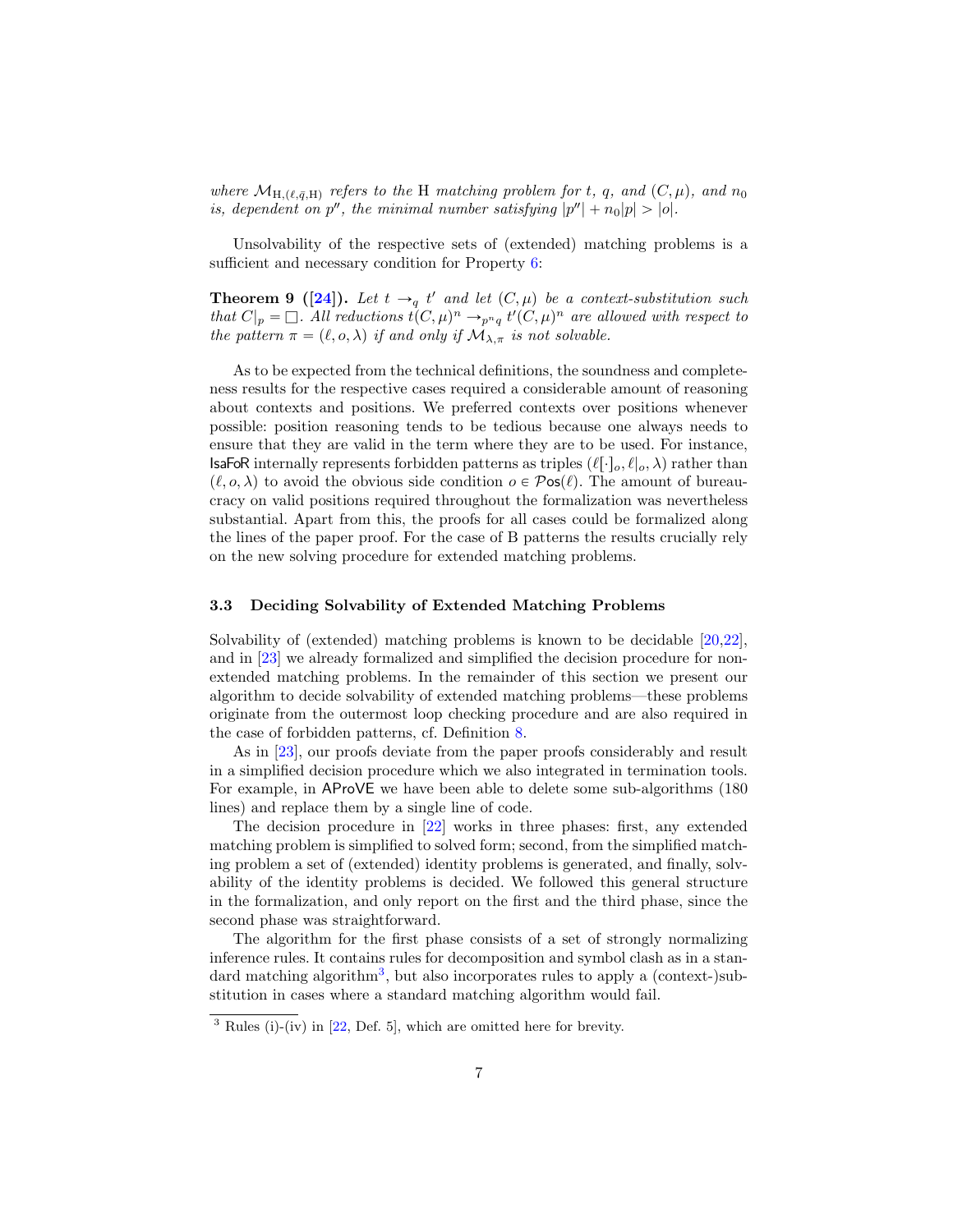**Definition 10 ([\[22,](#page-15-14) Def. 5]).** Let  $MP = (D > l_0, C, t, M, \mu)$  be an extended matching problem where  $M = \{s_1 > \ell_1, \ldots, s_m > \ell_m\}$  and  $C \neq \square$ . Then MP is in solved form iff each  $\ell_i$  is a variable. Let  $\mathcal{V}_{\mathsf{incr}, \mu} = \{x \in \mathcal{V} \mid \exists n : x \mu^n \notin \mathcal{V}\}\$  be the set of increasing variables.

We define a relation  $\Rightarrow$  which simplifies extended matching problems that are not in solved form, so suppose  $\ell_j = f(\ell'_1, \ldots, \ell'_{m'})$ .

- (v)  $MP \Rightarrow \perp if s_j \in V \setminus V_{incr, \mu}$
- <span id="page-7-0"></span>(vi)  $MP \Rightarrow (D\mu > \ell_0, C\mu, t\mu, \{s_i\mu > \ell_i \mid 1 \leq i \leq m\}, \mu)$  if  $s_j \in \mathcal{V}_{\text{incr},\mu}$
- (vii)  $MP \Rightarrow \top if j = 0, D = \square$ , and  $(\mathcal{M} \cup \{t \geq \ell_0\}, \mu)$  is solvable
- (viii)  $MP \Rightarrow (C > l_0, C\mu, t\mu, M, \mu)$  if  $j = 0, D = \square$ , and  $(M \cup \{t > l_0\}, \mu)$ is not solvable

As in [\[23\]](#page-15-6), where we formalized the inference rules for simplifying nonextended matching problems, we implemented these rules directly as a function simplify-emp-main using Isabelle's function package [\[13\]](#page-15-17). In this way, we did not have to formalize confluence of  $\Rightarrow$ .

Note that for this function one faces the problem of getting it terminating and efficient at the same time: if one has to recompute  $\mathcal{V}_{\text{incr}, \mu}$  in every iteration, the function becomes inefficient; on the other hand, if one passes  $\mathcal{V}_{\text{incr}, \mu}$  using an additional parameter  $(e.g., V_i)$  then the function is not necessarily terminating as it is not guaranteed that  $V_i$  is indeed instantiated by  $\mathcal{V}_{\mathsf{incr}, \mu}$ . To see this, suppose the simplification algorithm is invoked on the problem  $(D > \ell, C, t, \{x > c\}, \mu)$ where  $\mu$  is the empty substitution but  $V_i$  a set containing x. Then an application of Rule [\(vi\)](#page-7-0) immediately leads to a recursive call with the same arguments.

To solve this problem, in [\[23\]](#page-15-6) it was proposed to write two functions: The main soundness result is proven for a terminating but inefficient one where  $V_{\text{incr}, \mu}$  gets recomputed in every recursive call. A second, possibly nonterminating function has  $V_i$  as additional argument and is proven to be equivalent to the first function if invoked with the right arguments, i.e., in this case with  $V_i = V_{\text{incr}, \mu}$ .

Although this solution leads to an efficient and sound implementation, it imposes quite some overhead. First, one has to write the simplification algorithm twice, and second one has to perform an equivalence proof of the two functions.

Therefore we propose a different solution for simplify-emp-main. The simple idea is to pass the pair  $(\mu, V_i)$  as an argument to *simplify-emp-main*, where this pair is encapsulated in a new type with the invariant that  $V_i = V_{\text{incr}, \mu}$ . Thus, in the implementation one just has to provide selectors from the new type to both  $\mu$  and  $V_i$ , where it now suffices to write only one implementation of simplifyemp-main. Moreover, the whole quotient construction—creation of the new type, writing the selectors, reasoning about this new type—can conveniently be done via the lifting and transfer-package of Isabelle [\[11\]](#page-15-18). Note that in the meantime we also rewrote the simplification algorithm for matching problems in [\[23\]](#page-15-6) using the same idea, again by using lifting and transfer.

For the third phase where (extended) identity problems are to be solved, we could of course reuse the algorithm for non-extended identity problems that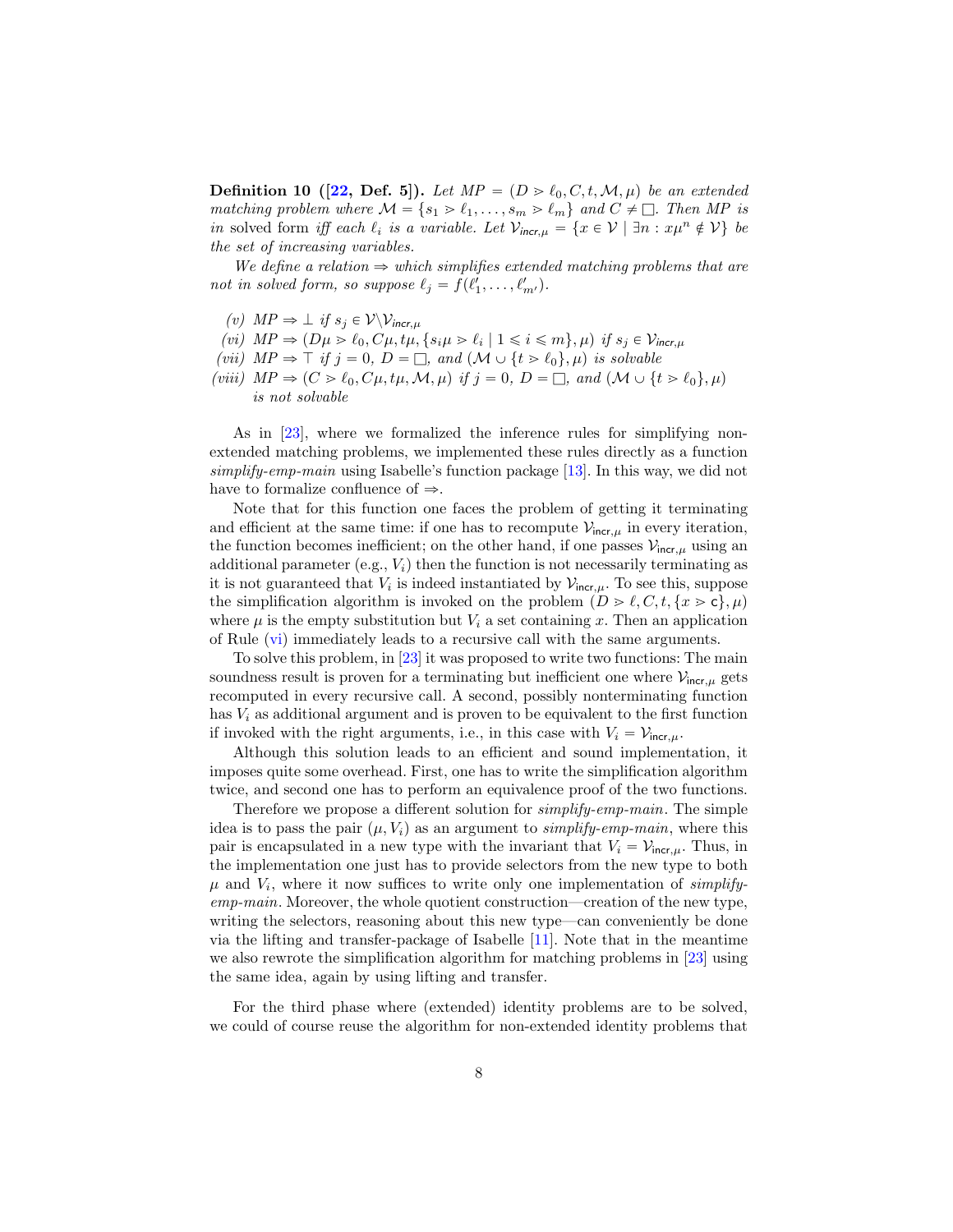has been developed in [\[23\]](#page-15-6). However, we did not stick to the complicated algorithm of [\[22\]](#page-15-14) for extended identity problems, since it requires several auxiliary algorithms and the soundness proofs are difficult or tedious to formalize. (The whole description takes 3.5 pages in  $[22]$  where these pages do not even cover all proofs.) Instead, we developed a new, partial algorithm which is easy to implement and easy to formalize. In detail, we show that all extended identity problems that are constructed for forbidden patterns via simplify-emp-main belong to a special class of extended identity problems where the context within such a problem is large in comparison to the other terms. This class of problems can easily be translated into non-extended identity problems via the following mini-algorithm: an extended identity problem  $(D \approx s, \mu, C, t)$  is solvable iff the identity problem  $(D[t] \approx s, \mu)$  is solvable, provided there is some i such that  $C \triangleright s\mu^{i}$ . For more details on (extended) identity problems and our new proofs we refer to [\[22\]](#page-15-14) and lemmas *eident-prob-to-ident-prob* and *simplify-emp-main* $large-C$  within the theory Outermost Loops.thy.

# <span id="page-8-0"></span>4 Nonlooping Nontermination

While in the previous section we restricted ourselves to loops (though for every forbidden pattern strategy), we now aim at possibly nonlooping nonterminating TRSs, but only consider innermost strategies. More precisely, we consider the variant of innermost rewriting which corresponds to  $\frac{\pi}{P}$  where  $\Pi = \{(\ell, \varepsilon, A) | \}$  $\ell \in \mathcal{Q}$  for some set of terms  $\mathcal{Q}$ . The corresponding rewrite relation is *qrstep* within **IsaFoR**, and it generalizes rewriting without strategy ( $Q = \emptyset$ ) and innermost rewriting  $(Q = \{ \ell \mid \ell \to r \in \mathcal{R} \})$ . To ease the presentation, in the paper we just consider the special cases  $\rightarrow_{\mathcal{R}}$  and  $\rightarrow_{\mathcal{R}}$  in the following. In total, we discuss three different techniques which can be used to disprove termination for nonlooping nonterminating TRSs. One disregards the strategy completely  $(\S$  [4.1\)](#page-8-1), one performs rewrite steps which may violate the strategy  $(\S$  [4.2\)](#page-10-1), and one directly constructs infinite possibly nonlooping derivations (§ [4.3\)](#page-11-0).

### <span id="page-8-1"></span>4.1 Switching between Innermost Termination and Termination

<span id="page-8-2"></span>*Example 11.* Let  $\mathcal{R}'$  be a confluent overlay TRS which encodes a Turing machine A via innermost rewriting. We assume that the computation starts in a constant tm<sub>init</sub> which represents the initial configuration of A. Now consider the TRS  $\mathcal{R} =$  $\mathcal{R}' \cup \{ \text{run-again}(x) \rightarrow \text{run-again}(\text{tm}_{\text{init}}) \}$  where run-again is some fresh symbol.

Obviously,  $R$  is not innermost terminating: if  $A$  terminates in some final configuration represented by a term t, then run-again $(\textsf{tm}_{\textsf{init}}) \xrightarrow{i}^*_{\mathcal{R}}$  run-again $(t) \xrightarrow{i}^*_{\mathcal{R}}$ run-again $(tm_{init})$  is an innermost loop. Otherwise, there is an infinite evaluation of run-again $(\mathsf{tm}_{\mathsf{init}})$  when trying to rewrite the argument  $\mathsf{tm}_{\mathsf{init}}$  to a normal form.

Observe that in the first case, the derivation may be long and thus hard to find, e.g.,  $A$  may compute the Ackermann function; and in the latter case, there might be no looping derivation at all.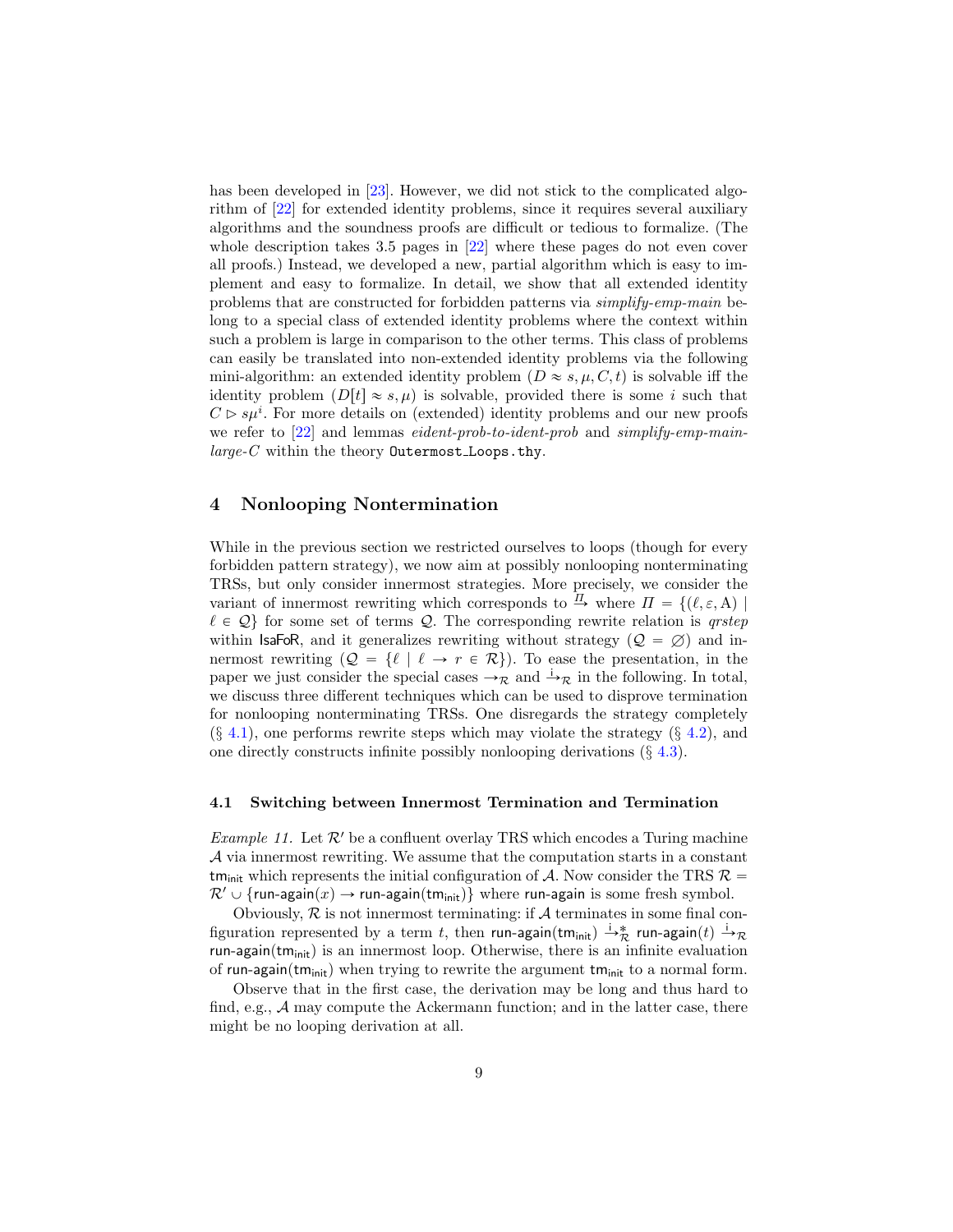However, disproving termination of  $\mathcal R$  is simple when disregarding the strategy: the loop run-again $(tm_{init}) \rightarrow \mathcal{R}$  run-again $(tm_{init})$  is easily detected. Hence, for nontermination analysis one tries to get rid of strategy restrictions, and indeed there are known criteria where  $SN(\dot{\rightarrow}_{\mathcal{R}})$  and  $SN(\rightarrow_{\mathcal{R}})$  coincide: for example, locally confluent overlay TRSs fall into this class [\[8\]](#page-15-11). Thus, the simple loop above constitutes a valid innermost nontermination proof.

We formalized the criterion of  $[8]$ , though we did not follow the original proof structure, but developed a simpler proof via dependency pairs [\[1\]](#page-14-1). To this end, we first integrated a similar theorem for DP problems, as it is utilized in AProVE, cf. switch-to-innermost-proc in Innermost Switch.thy.

<span id="page-9-0"></span>**Theorem 12.** Let  $P$  and  $R$  be TRSs such that  $R$  is locally confluent and such that there is no overlap between  $P$  and  $R$ . Then any  $(P, R)$  chain shows the existence of some innermost  $(\mathcal{P}, \mathcal{R})$  chain.

Theorem [12](#page-9-0) can not only be used on its own—to switch from innermost termination to termination for DP problems—but it can also be utilized to derive Gramlich's result to switch from innermost termination to termination for TRSs.

**Theorem 13** ([\[8\]](#page-15-11)). Let  $\mathcal{R}$  be some finite TRS, let there be infinitely many symbols. If R is locally confluent and overlay, then  $\neg SN(\rightarrow_R) \implies \neg SN(\frac{1}{R}).$ 

*Proof.* Let  $P$  be the set of dependency pairs of  $R$ . If  $R$  is not terminating, then by soundness of dependency pairs there must be some  $(\mathcal{P}, \mathcal{R})$  chain. By Theorem [12](#page-9-0) we conclude that there also is some innermost  $(\mathcal{P}, \mathcal{R})$  chain: R is locally confluent by assumption and there is no overlap between  $P$  and  $R$  since  $\mathcal R$  is an overlay TRS. Finally, by completeness of dependency pairs we conclude from the innermost chain that  $\mathcal R$  must be innermost nonterminating.  $\Box$ 

The formalization of this proof was straightforward: IsaFoR already contained the required results on critical pairs, confluence, and dependency pairs [\[18,](#page-15-19)[21\]](#page-15-4), cf. switch-to-innermost-locally-confluent-overlay-finite in Innermost\_Switch.thy.

The formalization also reveals side conditions which one never finds in paper proofs: Finiteness of  $R$  and an unbounded supply of function symbols are taken for granted, but are crucial to construct fresh function symbols (fresh symbols are required in order to build the set of dependency pairs). With more bureaucracy, one would be able to drop the condition that  $\mathcal R$  is finite—by arguing that in an infinite reduction only countably many symbols can occur, and by implementing Hilbert's hotel one can always construct enough fresh symbols—but since for certification we are only interested in finite TRSs, we did not spend this additional effort.

In order to guarantee local confluence we had to provide new means for checking joinability. Whereas in [\[18\]](#page-15-19) the main algorithm was a comparison of normal forms of  $s$  and  $t$ , this is no longer the best solution in our setting, since  $\mathcal R$  is usually nonterminating. To this end, we now offer a breadth-first-search algorithm to check joinability. The certificate just has to set a limit on the search depth which ensures termination of the algorithm.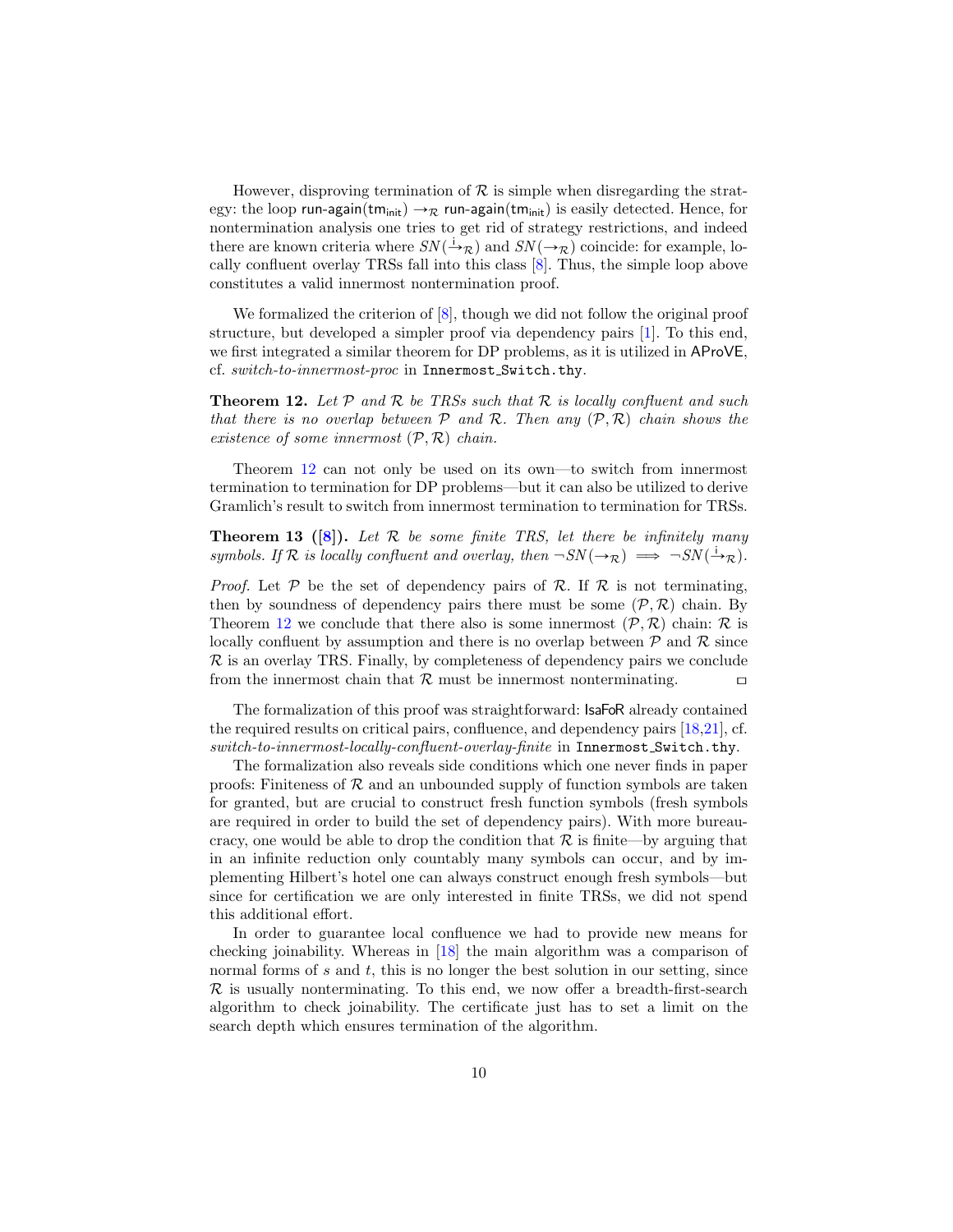In total, we can now easily certify innermost nontermination proofs like the one for Example [11:](#page-8-2) the certificate just has to contain the looping derivation run-again(tm<sub>init</sub>)  $\rightarrow$ <sub>R</sub> run-again(tm<sub>init</sub>) and an indication in how many steps each critical pair of  $R$  can be joined.

#### <span id="page-10-1"></span>4.2 Rewriting and Narrowing Dependency Pairs

In this section we consider two techniques of [\[7\]](#page-15-10) that allow to ignore the strategy for one step. Given a DP problem  $(\mathcal{P}, \mathcal{R})$ , they replace one of the pairs  $s \to t$  in P by new ones which result from rewriting or narrowing  $s \to t$ .

One advantage over the result from the previous subsection is that we only need unique normal forms for the usable rules while previously we had to consider the whole TRS. Here, the usable rules of a term t are any subset  $\mathcal{U}(t)$  of  $\mathcal{R}$ such that whenever  $t\sigma \stackrel{\cdot}{\rightarrow}^*_{\mathcal{R}} s$  for some  $\sigma$  which instantiates all variables by normal forms, then in this derivation all applied rules must be from  $\mathcal{U}(t)$ . There are various estimations of usable rules where the simplest one is provided in [\[1\]](#page-14-1). The following theorem already generalizes [\[7,](#page-15-10) Thm. 31] which requires nonoverlappingness instead of unique normal forms.

<span id="page-10-0"></span>**Theorem 14.** Let  $(P \oplus \{s \rightarrow t\}, R)$  be a DP problem and suppose  $t \rightarrow_{R,p} t'$ with rule  $\ell \to r \in \mathcal{R}$  and substitution  $\mu$ . If for  $\mathcal{U} = \mathcal{U}(t|_p)$  the rewrite relation  $\rightarrow_{\mathcal{U}}$ has unique normal forms and there are only trivial critical pairs between  $\ell \rightarrow r$ and U then the following holds: if  $(\mathcal{P} \oplus \{s \rightarrow t'\}, \mathcal{R})$  is innermost nonterminating then  $(\mathcal{P} \oplus \{s \rightarrow t\}, \mathcal{R})$  is also innermost nonterminating.

In the formalization we closely followed the original paper proof where we were able to slightly relax the preconditions: it is sufficient to consider the usable rules with respect to all arguments of  $t|_p$  instead of  $t|_p$  itself. To check that U has unique normal forms we use the following easy but sufficient criterion: if all critical pairs of U at the root level are trivial then  $\frac{1}{y}$  is confluent and thus has unique normal forms. The following TRS can be shown innermost nonterminating via Theorem [14,](#page-10-0) but it requires the more relaxed preconditions.

*Example 15.* Consider the TRS  $\mathcal R$  consisting of  $\mathcal R'$  of Example [11](#page-8-2) and the rules:

$$
c(x, y) \to x \qquad c(x, y) \to y \qquad f(a) \to f(c(a, tminit))
$$

Note that the result from the previous subsection is not applicable, since the system is not locally confluent. However, since  $\mathcal{U}(\mathsf{a}) = \emptyset$  and  $\mathcal{U}(\mathsf{tm}_{\mathsf{init}}) = \mathcal{R}'$  is confluent, we can rewrite the dependency pair  $f^{\sharp}(a) \to f^{\sharp}(c(a,tm_{init}))$  to  $f^{\sharp}(a) \to$  $f^{\sharp}(a)$  and obtain an obvious loop.

To certify such a nontermination proof, one only has to provide the rewrite step that is performed and a nontermination proof for the modified problem. All preconditions are automatically checked by CeTA.

The second technique considers narrowing of dependency pairs, where a rule  $s \to t \in \mathcal{P}$  is first instantiated to  $s\sigma \to t\sigma$  and subsequently  $t\sigma$  gets rewritten to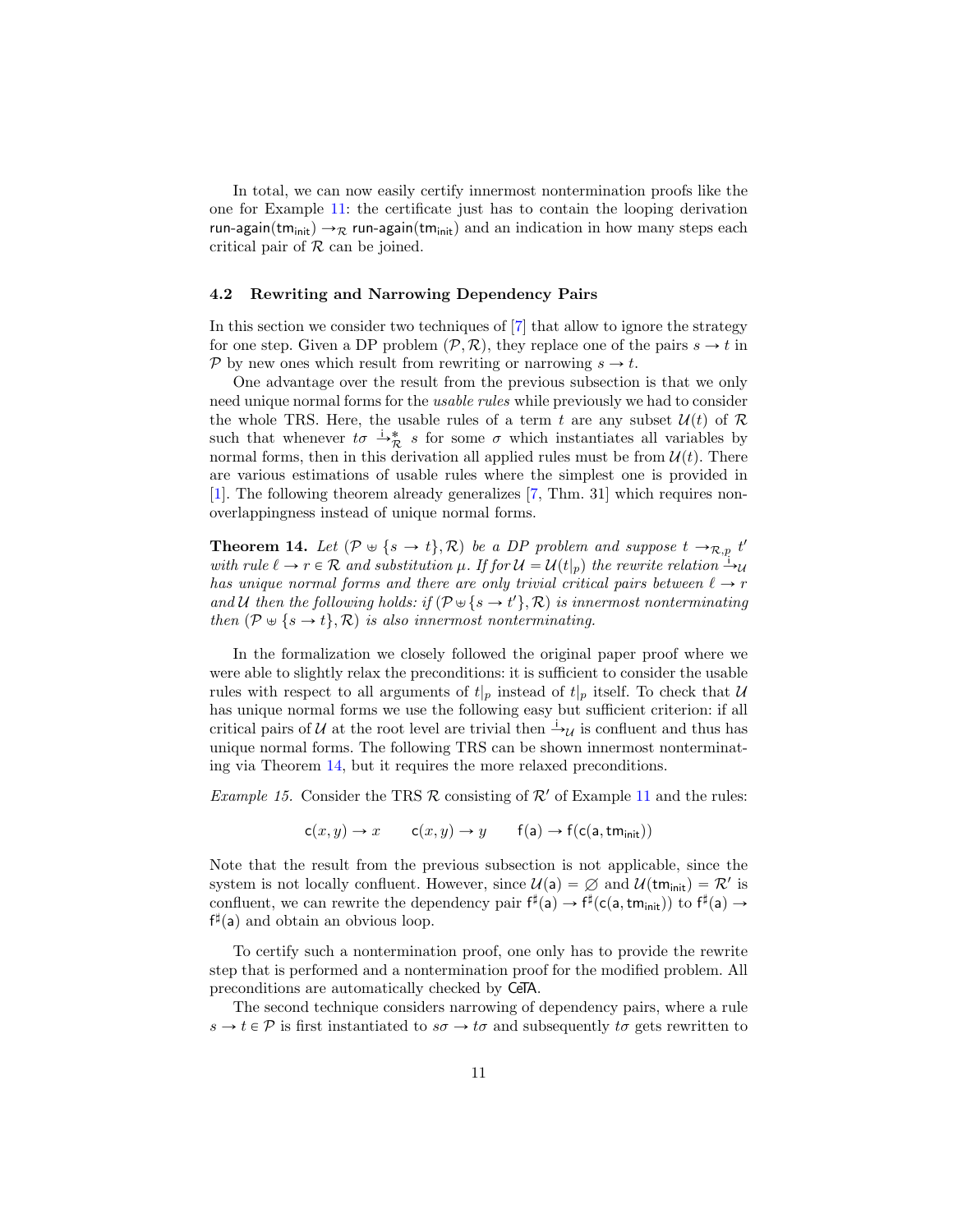u, yielding a new rule  $s\sigma \rightarrow u$ . Since instantiation is obviously correct for nontermination analysis, completeness of narrowing is a straightforward consequence of the completeness result for rewriting, cf. Rewriting.thy, Instantiation.thy, and Narrowing.thy.

### <span id="page-11-0"></span>4.3 Nonterminating Derivations

To finally detect nontermination, one requires a technique which actually finds infinite derivations. As stated before, one can consider loops  $t \to^+ C[t\mu]$ , however, there are also techniques which are able to detect a larger class of nonterminating derivations  $[5,17]$  $[5,17]$  which are both available in CeTA.

The idea in [\[5\]](#page-15-12) is to derive pattern rules of the form  $s\sigma^n \tau \hookrightarrow t\delta^n \mu$  which state that for each *n* there is a rewrite sequence  $s\sigma^n\tau \rightarrow^+ t\delta^n\mu$ . To this end, there are several inference rules which allow to derive pattern rules, and there is a sufficient criterion when a pattern rule implies nontermination.

Example 16. Consider the following nonterminating TRS.

$$
\begin{aligned} \mathsf{s}(x) &> 0 \to \mathsf{true} \\ \mathsf{s}(x) &> \mathsf{s}(y) \to x &> y \end{aligned} \qquad \begin{aligned} 0 &> y \to \mathsf{false} \\ \mathsf{f}(\mathsf{true}, x, y) &> \mathsf{f}(x &> y, \mathsf{s}(x), \mathsf{s}(y)) \end{aligned}
$$

It is nonlooping, as in the infinite derivation

<span id="page-11-1"></span>
$$
f(true, s2(0), s1(0)) → f(s2(0) > s1(0), s3(0), s2(0))
$$
  
\n→<sup>2</sup> f(true, s<sup>3</sup>(0), s<sup>2</sup>(0)) → f(s<sup>3</sup>(0) > s<sup>2</sup>(0), s<sup>4</sup>(0), s<sup>3</sup>(0))  
\n→<sup>3</sup> f(true, s<sup>4</sup>(0), s<sup>3</sup>(0)) → ...

it takes more and more steps to rewrite  $s^{n+1}(0) > s^n(0)$  to true when n is increased. However, using the inference rules, one can first derive the pattern rule  $(\mathsf{s}(x) > \mathsf{s}(y)) \{x/\mathsf{s}(x), y/\mathsf{s}(y)\}^n \{x/\mathsf{s}(x), y/\mathsf{0}\} \hookrightarrow \mathsf{true} \oslash^n \oslash \mathsf{which~states~that}$ it is possible to rewrite each term  $\mathsf{s}^{n+2}(x) > \mathsf{s}^{n+1}(0)$  to true ( $\varnothing$  denotes the empty substitution). And afterwards, it is easy to combine this pattern rule with the rule for f to detect nontermination, again using the methods of [\[5\]](#page-15-12).

To be able to certify this kind of nontermination proofs, in Nonloop.thy we first proved correctness of all inference rules on an abstract level, e.g., where substitutions are modeled as functions from variables to terms. In order to check concrete proofs, in Nonloop Impl.thy we then introduced a datatype to represent proofs, i.e., sequences of inference steps, where also the type of substitutions was changed from the abstract type to a list based representation.

Using this approach, most of the paper proofs have been easily integrated into Isabelle. We here only report on some issues we had to solve during the formalization. To this end, consider the following two inference rules of [\[5\]](#page-15-12).

$$
\frac{s \oslash^n \oslash \hookrightarrow t \oslash^n \oslash}{s \sigma^n \oslash \hookrightarrow t[z]_p (\sigma \cup \{z/t[z]_p\})^n \{z/t|_p\}} \text{if } p \in \mathcal{P} \text{os}(t), s = t|_p \sigma, z \text{ is fresh (III)}
$$
\n
$$
\frac{s \sigma_s^n \mu_s \hookrightarrow t \sigma_t^n \mu_t}{s (\sigma_s \rho)^n \mu_s \hookrightarrow t (\sigma_t \rho)^n \mu_t} \text{if } \delta \rho = \rho \delta \text{ for each } \delta \in \{\sigma_s, \mu_s, \sigma_t, \mu_t\} \text{ (VII)}
$$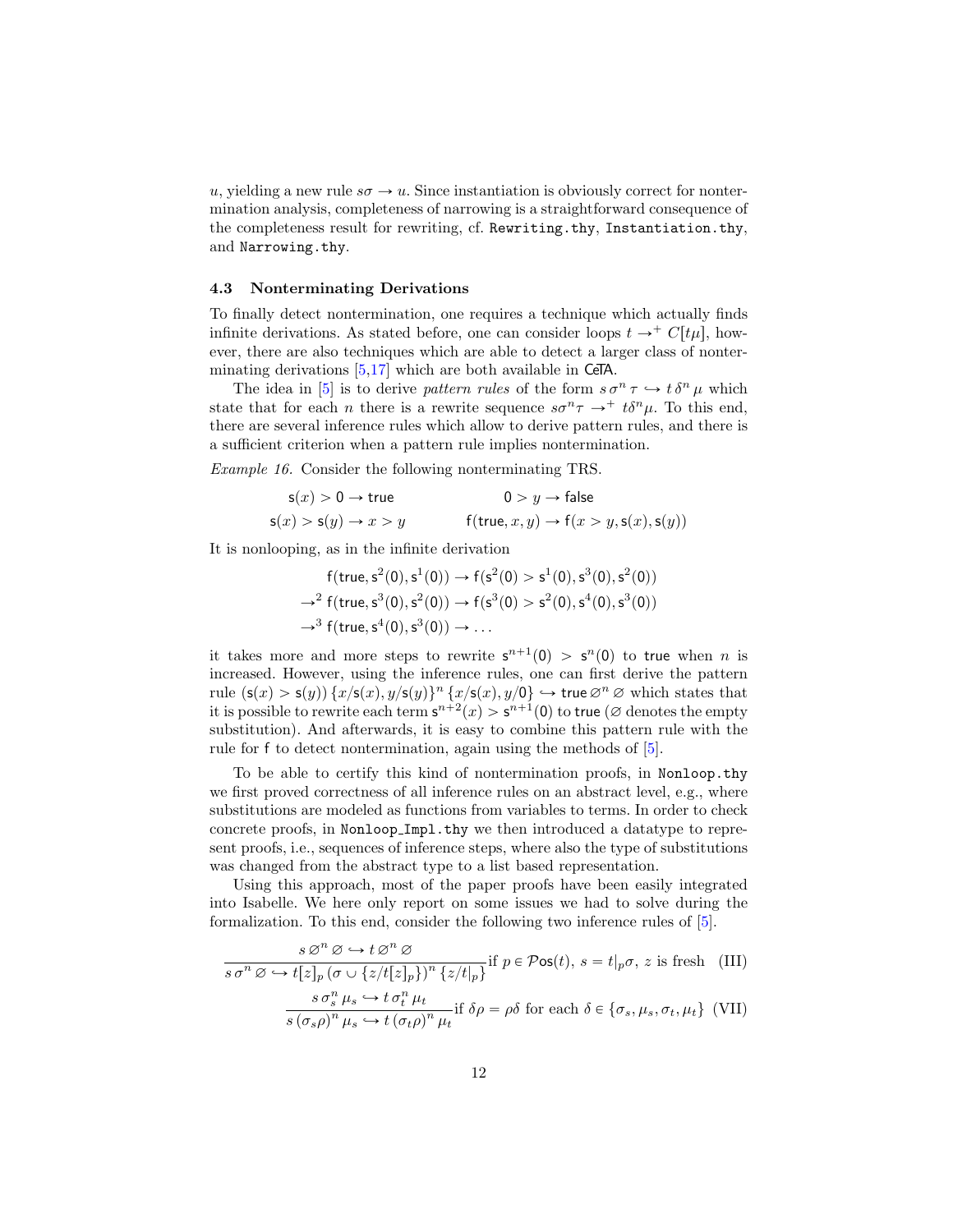One of the small problems we encountered is the underspecification in Rule [\(III\)](#page-11-1): the condition "z is fresh" does not contain the information w.r.t. which other variables z has to be fresh—in the formalization this is clarified, namely  $\mathcal{V}(s) \cup \mathcal{V}(t) \cup \bigcup_{x: \sigma(x) \neq x} (\{x\} \cup \mathcal{V}(\sigma(x))).$ 

Moreover, there have been several operations on substitutions which first had to be defined, e.g. for domain renamings [\[5,](#page-15-12) Def. 3], one defines substitutions like  $\{x\rho/s\rho \mid x/s \in \sigma\}$  where  $\rho$  has some further properties. Before showing properties of this substitution, in the formalization we first had to prove that this substitution is well-defined, i.e., that the properties of  $\rho$  ensure that  $x\rho$  is always a variable, and that there are no conflicting assignments.

Further operations on substitutions became necessary for certification. For example, in Rule [\(VII\)](#page-11-1) one has to check equality of substitutions. Here, it turned out that checking equality of the lists which represent the substitutions was not sufficient, as some correct proofs have been rejected by our certifier, e.g., since  $[(x, t), (y, s)] \neq [(y, s), (x, t), (x, t)]$ , but both lists represent the same substitution  $\{x/t, y/s\}$ . Instead, we had to implement a function subst-eq which decides whether two substitutions which are represented by lists are identical.

We finally remark on an extension of the original approach that was required in the formalization: while the technique in [\[5\]](#page-15-12) is presented on the level of TRSs, the implementation in AProVE also applies the method on DP problems, where in the inference rules one has to distinguish between  $P$ - and  $R$ -steps. Moreover, AProVE also uses the following inference rule, which was not described in [\[5\]](#page-15-12).

$$
\frac{s \sigma_s^n \mu_s \hookrightarrow t \sigma_t^n \mu_t}{s \sigma_s^k \sigma_s^n \mu_s \hookrightarrow t \sigma_t^k \sigma_t^n \mu_t}
$$
\n(X)

All these extensions have been integrated in IsaFoR and CeTA.

The technique of  $\left[17\right]$  is quite similar to  $\left[5\right]$  in the sense that there are also derivation patterns which can be derived via some inference rules, until some pattern is detected which immediately implies nontermination. In fact, [\[5\]](#page-15-12) is an extension of [\[17\]](#page-15-20) as the latter only considers string rewrite systems, i.e., TRSs with only unary function symbols. But since it is currently unknown whether [\[5\]](#page-15-12) can fully simulate [\[17\]](#page-15-20), we also formalized the technique of [\[17\]](#page-15-20) directly, which was a relatively easy task: since everything in [\[17\]](#page-15-20) works on strings, there was no tedious reasoning on substitutions and renamings of variables required, cf. Nonloop SRS.thy.

For certification we require the full inference tree that derives the final pattern, where in each inference rule all parameters have to be specified. For exam-ple, for [\(III\)](#page-11-1) we explicitly require  $\sigma$ , p, and z; and for [\(VII\)](#page-11-1) the substitution  $\rho$ has to be provided. Moreover, for pretty-printing and early error detection we require that every derived pattern is explicitly stated within the certificate.

# <span id="page-12-0"></span>5 Experiments and Partial Nontermination Proofs

We tested our certifier using the TRSs from the termination problem database (TPDB 8.0.7). To be more precise, we considered all 596 first-order TRSs where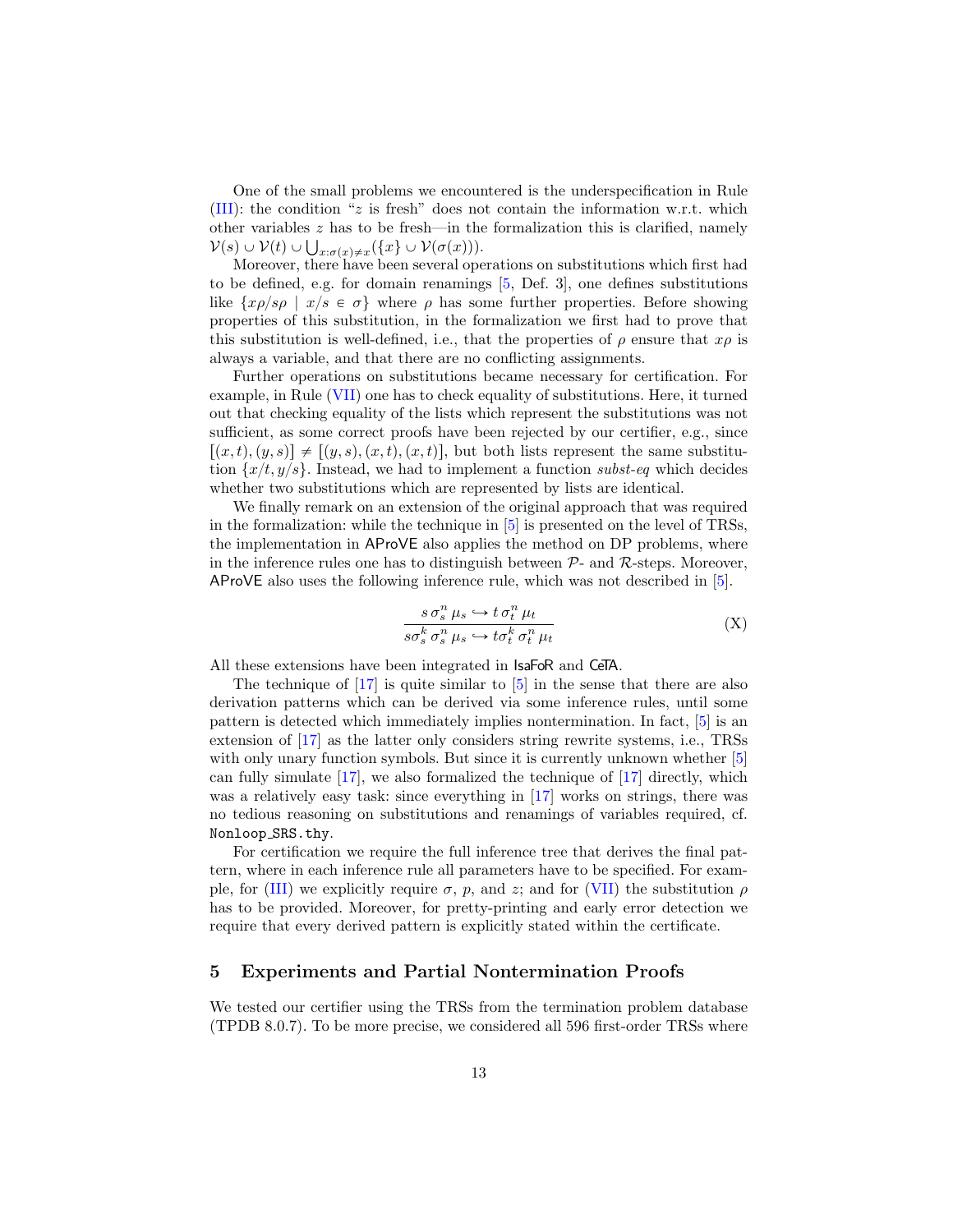at least one tool in 2013 has generated a nontermination proof. In our experiments, we tested the following termination tools which all print their proofs in a structured proof format (CPF).

- AProVE'13 and T<sub>T</sub>T<sub>2</sub>'13 are the versions of AProVE and T<sub>T</sub>T<sub>2</sub> that participated in the certified category of the termination competition in 2013. Both tools are restricted to nontermination techniques of [\[23\]](#page-15-6).
- ' AProVE'14 is the current version of AProVE. It can even apply nontermination techniques that are not supported by CeTA.
- $T_T T_2' 14$  is the current version of  $T_T T_2$ .

|                                       |                          | AProVE'13 AProVE'14 $T_TT_2$ '13 $T_TT_2$ '14 |     |                          |
|---------------------------------------|--------------------------|-----------------------------------------------|-----|--------------------------|
| $\#$ successful nontermination proofs | 276                      | 575                                           | 221 | 417                      |
| $\#$ certified proofs                 | 276                      | 563                                           | 221 | 417                      |
| $\#$ partially certified proofs       | $\overline{\phantom{0}}$ | 19                                            |     | $\overline{\phantom{a}}$ |

<span id="page-13-0"></span>

| Table 1. Experimental data. |  |
|-----------------------------|--|
|-----------------------------|--|

Table [1](#page-13-0) clearly shows the significance of our formalizations: we doubled the number of certifiable nontermination proofs for AProVE, and can now certify 98 % of the generated proofs.

Since AProVE'13, T<sub>T</sub>T<sub>2</sub>'13, and T<sub>T</sub>T<sub>2</sub>'14 use only techniques supported by CeTA, it comes as no surprise that all these proofs were certified. In contrast, 12 proofs by AProVE'14 were refused as the applied nontermination techniques are not available in CeTA, e.g., proofs for equational rewrite systems (modulo AC).

To still increase the reliability for these proofs, we added support for partial proofs in CeTA. To be more precise, we added a proof technique called "unknown proof" to CPF which logically states that the certifier may assume the implication  $\neg SN(a_1) \wedge \cdots \wedge \neg SN(a_n) \implies \neg SN(a_0)$  where each  $a_i$  may be some arbitrary binary relation, including textual descriptions like "equational rewrite relation of ..." which are not formally specified. As a consequence, every technique that is not supported by CeTA can be exported as an unknown proof, and then CeTA can still check all the proofs for the subgoals  $-SN(a_i)$  with  $i > 0$ .

Using partial certification, CeTA can check in average  $70\%$  of the proof steps within each of the 12 partial proofs. Interestingly, due to the partial certification capabilities of CeTA, we could even spot and fix one real soundness bug within AProVE. In one example a terminating TRS  $\mathcal{R}_1$  was transformed into a nonterminating TRS  $\mathcal{R}_2$  although it was claimed that the termination behavior of  $\mathcal{R}_1$ and  $\mathcal{R}_2$  is equivalent. Since AProVE was not able to finally disprove termination of  $\mathcal{R}_2$ —and hence there was no complete nontermination proof of  $\mathcal{R}_1$ —this bug was only discovered due to partial certification, where even for incomplete proofs every single nontermination technique could be checked by CeTA.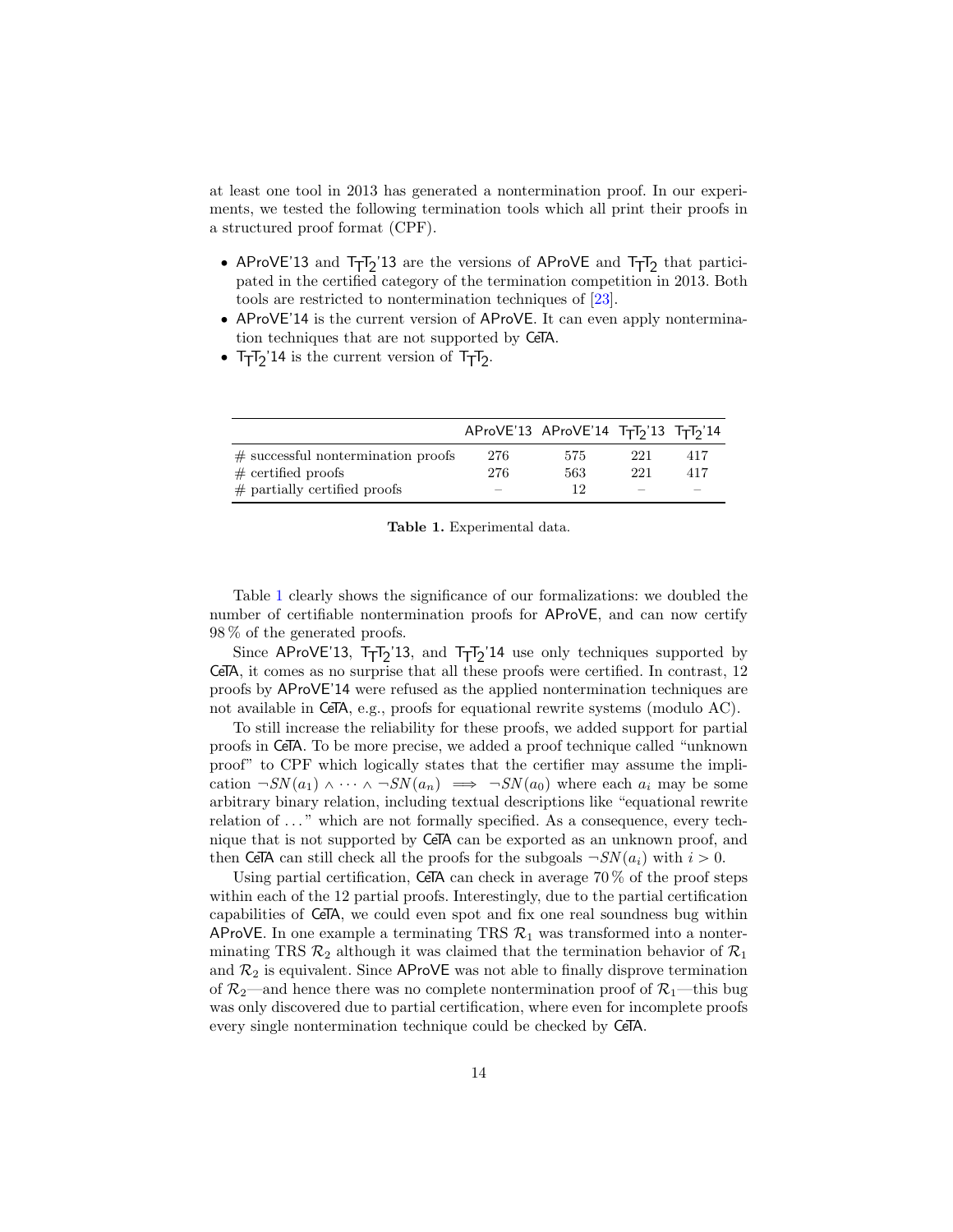To support partial certification in CeTA, major restructuring was required. Previously, there was a hierarchical structure of nontermination proofs where the hierarchy was given by the input: nontermination proofs for DP problems have been a leaf, proofs for TRSs have been been the next layer, and proofs for relative termination have been at the top of the hierarchy. However, now for every input there is the "unknown proof" which may contain subproofs for all other inputs. Therefore, the proof types for every input are modeled via one large mutual recursive datatype (it is the datatype definition . . . -nontermination-proof at the beginning of Check Nontermination.thy), which takes considerably more time to process by Isabelle than the hierarchical sequence of non-mutual recursive datatypes that we had before. Similarly, also all functions and proofs for the overall certification procedure had to be defined and proven simultaneously for all inputs. Whereas most of this adaptation was straightforward, we also encountered problems, that some packages in Isabelle do not support mutual recursion. For example, in order to define our parser for CPF, we first had to add support for mutual recursion to the partial functions package of [\[14\]](#page-15-21). We refer to [\[19\]](#page-15-22) for further details on this extension.

In order to obtain input examples for **CeTA**'s forbidden pattern loop check, we integrated support for forbidden pattern loops into  $T_T$ , More precisely, we added a forbidden pattern loop check to the already present unfold strategy which searches for loops. To that end, we exported **IsaFoR**'s loop checking procedure to OCaml using Isabelle's code generator. Though interfacing IsaFoR's data structures required some overhead, this proved to be a fast way to integrate a reliable implementation in  $T_TT_2$ . Support of forbidden pattern loops allows  $T_TT_2'14$ to show nontermination of all those TRSs in our test set of 596 problems that feature an innermost, outermost, or context-sensitive strategy (197 problems in total), as well as Example [3.](#page-3-0) In total, by just integrating CeTA's forbidden pattern loop check, we could nearly double the number of nontermination proofs of TTT2 '13: from 221 to 417, cf. Table [1.](#page-13-0)

# <span id="page-14-0"></span>6 Conclusion

In summary, we formalized several new nontermination techniques which cover nonlooping derivations and looping derivations under strategies. In total this formalization increased the size of IsaFoR by around 10k lines. Due to our work, CeTA is now able to certify the vast majority of nontermination proofs that are generated by automated tools for TRSs.

Acknowledgments The authors are listed in alphabetical order regardless of individual contributions or seniority.

# References

<span id="page-14-1"></span>1. T. Arts and J. Giesl. Termination of term rewriting using dependency pairs. Theoretical Computer Science, 236:133–178, 2000.